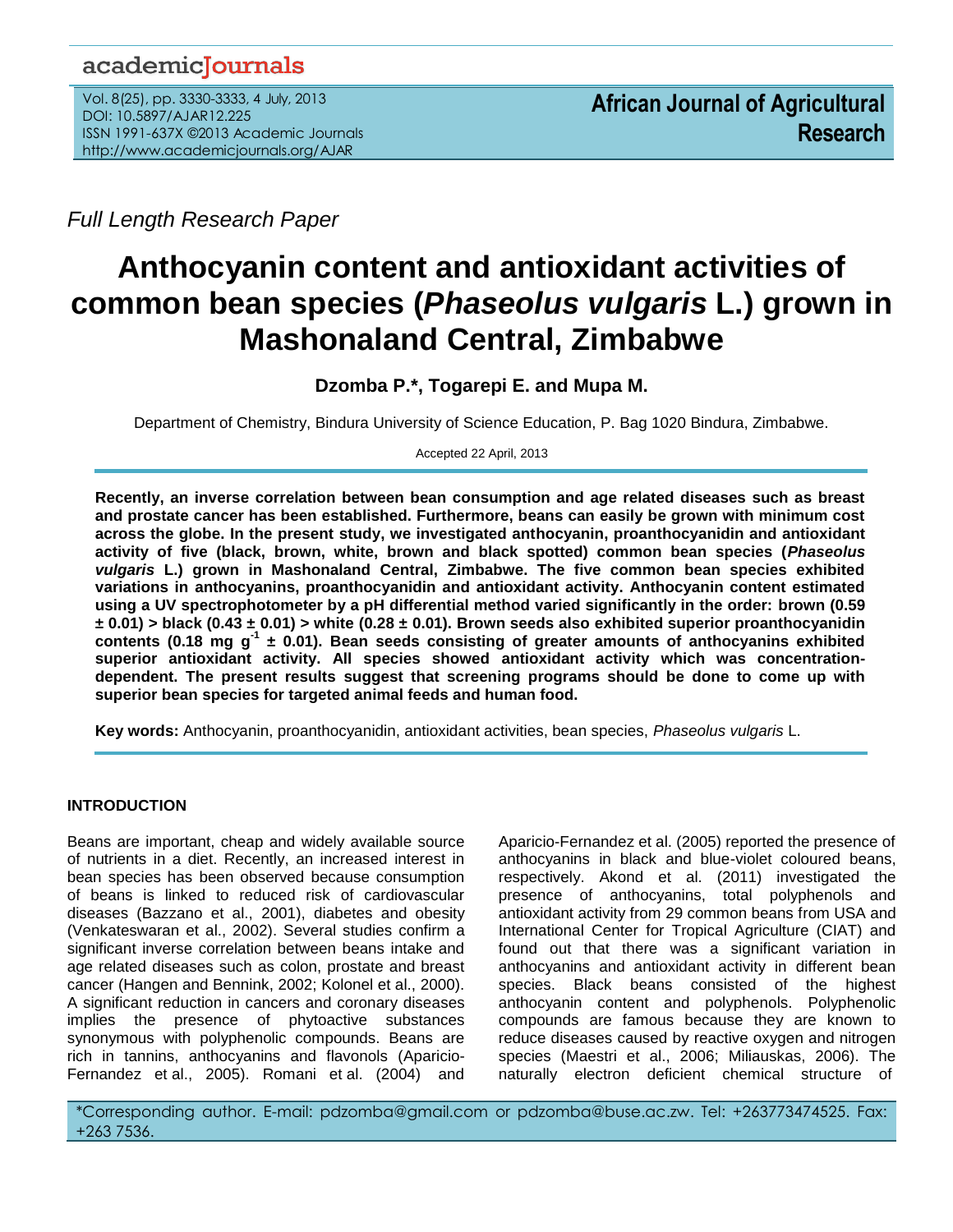| <b>Physical appearance</b> | Average mass (g) $n = 100$ | Percentage weight |
|----------------------------|----------------------------|-------------------|
| White                      | 3.184                      | 10.010            |
| <b>Black</b>               | 3.268                      | 10.022            |
| <b>Brown</b>               | 3.434                      | 9.998             |
| <b>Black spotted</b>       | 3.097                      | 10.008            |
| Brown spotted              | 3.352                      | 10.021            |

**Table 1.** Common bean species in Mashonaland Central.

Mass values reported exclude moisture content of the bean species,  $n =$  number of seeds.

anthocyanins makes them highly reactive toward free radicals and, consequently, makes them powerful natural antioxidants. In Zimbabwe, few researches have focused on presence of anthocyanins in beans and no researches have focused on presence of anthocyanins and antioxidant activity of beans grown in Mashonaland Central area. This information is important to budding smallholder farmers, manufacturing industries and consumers since recently consumers' interest has shifted to foods and formulations with natural antioxidants rather than foods with synthetic antioxidants. The reasons for shunning such foods are the growing evidence linking synthetic antioxidants with development of cancers (Bergfeld et al., 2005; Maestri et al., 2006; Wangensteen et al., 2004). In this study, therefore, we investigated naturally occurring anthocyanins and antioxidant activities of five common dried bean species grown in Mashonaland Central Province in an effort to avail critical information in developing practical strategies to enhance bean quality and market prizes.

#### **MATERIALS AND METHODS**

Five dried common bean species were purchased locally from farms surrounding Bindura town (Zimbabwe). Soils ranged from loam to red clay soils. The area receives normal to above normal rainfall. Their characteristics are summarized in Table 1.

#### **Determination of total anthocyanins**

Total anthocyanin compounds of the samples were estimated using a UV-spectrophotometer by the pH differential method reported by Abu Bakar et al. (2009) with slight modifications. Two buffer systems, potassium chloride buffer, pH 1.0 (0.0025 M) and sodium acetate buffer, pH 4.5 (0.4 M) were used. Briefly, 400 μl of extract (3 mg of ground beans in 10 ml absolute methanol) was mixed in 3.6 ml of corresponding buffer solutions and read against a blank at 510 and 700 nm. Absorbance  $(A_d)$  was calculated as:

 $A_d = (A_{510} - A_{700})$  pH1.0 -  $(A_{510} - A_{700})$  pH4.5

Anthocyanin concentration in the extract was calculated and expressed as cyaniding-3 glycoside (mg g<sup>-1</sup>) equivalent:

 $A_d \times MW \times DF \times 1000 / (M_a \times 1)$ 

Where,  $A_d$  is difference in absorbance, MW is a molecular weight for cyaniding-3-glucoside (449.2),

DF is the dilution factor of the samples and  $M_a$  is the molar absorptivity of cyaniding-3-glucoside (26.900).

Results were expressed as mg of cyaniding-3-glucoside equivalents in 100 g of dried sample.

#### **Determination of proanthocyanidins**

Proanthocyanidin content was determined by vanillin- $H<sub>2</sub>SO<sub>4</sub>$  assay as described by Chang et al. (2007) with minor modifications. A volume, 1.0 ml aliquots of bean extract (3 mg in 10 ml absolute methanol) were mixed with 2.5 ml of 1.0% (w/v) vanillin in absolute methanol and then with 2.5 ml of 25% (v/v) sulfuric acid in absolute methanol to undergo vanillin reaction with polyphenols in bean species. The blank solution was prepared in the same procedure without vanillin. The vanillin reaction was carried out in a 25°C water bath for 15 min. The absorbance at 500 nm was read and the results were expressed as (+)-catechin equivalent by a calibration method.

#### **Antioxidant activity determination**

#### *The 2, 2-diphenyl-1-picrylhydrazyl (DPPH. ) radical assay*

DPPH**.** scavenging activity was assessed according to a method reported by Pothitirat et al. (2009) with slight modifications. A volume, 1 ml of 100 μM DPPH solution in methanol was mixed with 1 ml of powered bean extract, ascorbic acid and butylated hydroxytoluene (BHT) of different concentrations. Extraction was performed by shaking the powered bean seeds (10 g) with 100 ml of methanol overnight. The reaction mixture was incubated in the dark for 20 min and there after the absorbance was recorded at 517 nm using a UV-spectrophotometer against a blank. For the control, 1 ml of DPPH solution in methanol was mixed with 1 ml of methanol and absorbance of solution was recorded after 20 min. The decrease in absorbance of DPPH on addition of test samples in relation to the control was used to calculate the antioxidant activity as percentage of inhibition (%IP) of DPPH radical:

% IP = 
$$
[(A_c - A_s) / (A_c \times 100)]
$$

Where  $A_c$  is absorbance of control after 20 min and  $A_s$  is absorbance of sample after 20 min.

#### **Statistical analysis**

Results are presented as mean value  $\pm$  standard deviation (of three replicate experiments). Statistical analyses to compare differences in anthocyanins and proanthocyanin content were determined at the significance level of  $p = 0.05$  by applying analysis of variance (ANOVA) followed by multiple comparisons using the least significant difference (LSD) test. Student t-test was applied to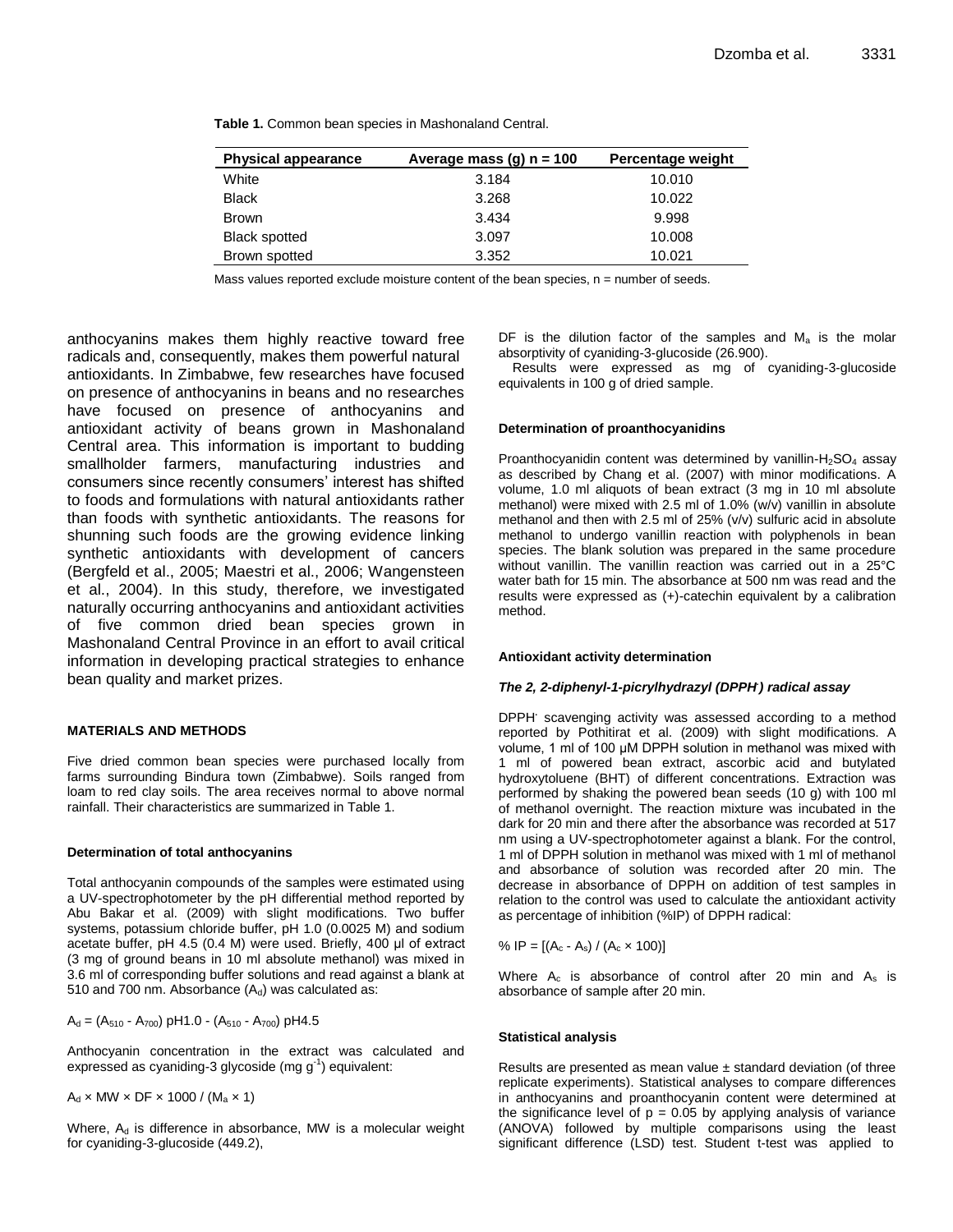| <b>Bean species</b>  | Anthocyanin content / mg g <sup>-1</sup> | Proanthocyanidin content / mg g <sup>-1</sup> catechin |
|----------------------|------------------------------------------|--------------------------------------------------------|
| White                | $0.28 \pm 0.01^a$                        | $0.02 \pm 0.00^{\circ}$                                |
| <b>Black</b>         | $0.43 \pm 0.01^a$                        | $0.04 \pm 0.00^{\circ}$                                |
| <b>Brown</b>         | $0.59 \pm 0.01^a$                        | $0.18 \pm 0.01^a$                                      |
| <b>Black spotted</b> | $0.45 \pm 0.01^b$                        | $0.11 \pm 0.01^a$                                      |
| Brown spotted        | $0.46 \pm 0.02^{\circ}$                  | $0.13 \pm 0.00^a$                                      |

**Table 2.** Anthocyanin and proanthocyanidin content in common beans (*Phaseolus vulgaris* L.).

Proanthocyanidin determination was based on a calibration curve  $y = 0.126x + 0$ , 11,  $R^2 = 0.98$ . a = significant different between the means, b no significant difference. ANOVA and multiple comparisons using the LSD test.

|  |  |  | <b>Table 3.</b> Result of Antioxidant activity of bean extracts, BHT and ascorbic acid. |
|--|--|--|-----------------------------------------------------------------------------------------|
|  |  |  |                                                                                         |

|                      | % Antioxidant activity $\pm$ SD (n = 3) at different concentrations / (µg/ml) |                   |                    |                    |                    |  |
|----------------------|-------------------------------------------------------------------------------|-------------------|--------------------|--------------------|--------------------|--|
| <b>Bean</b>          | 10                                                                            | 25                | 50                 | 100                | 250                |  |
| White                | $23.12 \pm 0.01$                                                              | $46.16 \pm 0.01$  | $51.08 \pm 0.03$   | $51.08 \pm 0.03$   | $76.45 \pm 0.03$   |  |
| <b>Black</b>         | $39.03 \pm 0.05$                                                              | $55.34 \pm 0.03$  | $68.90 \pm 0.05$   | $79.17 \pm 0.03$   | $93.17 \pm 0.01$   |  |
| <b>Brown</b>         | $44.67 \pm 0.03$ *                                                            | $69.00 \pm 0.01*$ | $74.46 \pm 0.01$   | $83.55 \pm 0.03$   | $98.11 \pm 0.03$ * |  |
| <b>Black spotted</b> | $43.11 \pm 0.05^*$                                                            | $63.02 \pm 0.03$  | $70.38 \pm 0.05^*$ | $81.33 \pm 0.03^*$ | $96.06 \pm 0.05^*$ |  |
| Brown spotted        | $41.07 \pm 0.01$                                                              | $56.39 \pm 0.01$  | $69.11 \pm 0.03$ * | $80.77 \pm 0.01*$  | $93.46 \pm 0.05$   |  |
| Ascorbic acid        | $47.93 \pm 0.01$                                                              | $69.92 \pm 0.01*$ | $78.81 \pm 0.05$   | $88.97 \pm 0.05$   | $99.85 \pm 0.03^*$ |  |
| <b>BHT</b>           | $43.00 \pm 0.05^*$                                                            | $61.24 \pm 0.03$  | $70.17 \pm 0.01*$  | $81.11 \pm 0.03$ * | $95.23 \pm 0.05^*$ |  |

 $*$ . No significant difference between the extracts and the standards. Student t-test  $p = 0.05$ .

compare antioxidant activity of the beans and that of standard antioxidants (ascorbic acid and BHT).

#### **RESULTS AND DISCUSSION**

#### **Anthocyanin, proanthocyanidin content and seed colour**

The results for anthocyanin and proanthocyanidin determination are shown in Table 2. Brown bean species exhibited the greatest anthocyanins and proanthocyanidins content, 0.59 mg  $g^{-1} \pm 0.01$  and 0.18 mg  $g^{-1}$  ± 0.01, respectively, while white bean species showed the least anthocyanins and proanthocyanidins content 0.28 mg  $g^{-1}$  ± 0.01 and 0.02 ± 0.00 mg  $g^{-1}$ , respectively. Anthocyanins and proanthocyanidins content decreased significantly in the order: brown (0.59  $\pm$  0.01) > black (0.43  $\pm$  0.01) > white (0.28  $\pm$  0.01). Significant differences in anthocyanin and proanthocyanin content was observed between the bean species  $(p < 0.05)$ . According to Akond et al. (2011), black beans revealed higher anthocyanin content, while in the present study brown seeds exhibited the greatest anthocyanin content. Low concentrations were found in white bean species. Low concentrations of anthocyanins were found in white bean species because anthocyanins are pigments which confer red/blue colour in plant material (Einbond et al., 2004). The total anthocyanin content in crude extracts containing other phenolic materials is usually determined by measuring absorbance of the

solution at a single wavelength (Einbond et al., 2004). This is possible because anthocyanins have a typical absorption band in the 490 to 550 nm region of the visible spectra (Naczk and Shahidi, 2004). The band is far from the absorption bands of other phenolics, which have spectral maxima in the UV range (Giusti et al., 1999). The use of differential or subtractive methods to quantify anthocyanins is highly recommended because of interference from anthocyanin degradation products or melanoidins from browning reactions (Giusti and Wrolstad, 2001).

#### **Antioxidant activity**

All the bean species showed antioxidant efficacy assessed by DPPH assay, Table 3 with brown beans recording the greatest antioxidant activity for the selected concentration range of 10 to 250  $\mu$ g ml<sup>-1</sup>. At 250  $\mu$ g ml<sup>-1</sup>, antioxidant activity of brown beans was 98.11%. White bean species showed the least antiradical activity of 76.45%. The antioxidant activity varied significantly in the order: brown > black > white. (ANOVA and LSD analysis p = 0.05). Antioxidant activity increased with concentration of the bean extracts. Similar studies found out that white bean coat consisted of no antioxidant activity (Tsuda et al., 1994) while red and black seed coats consisted of significant antioxidant activity (Wu et al., 2004; Oomah et al., 2005). This implies that dark bean species consist of good antioxidant activity as compared to white bean species. Antioxidant activities of